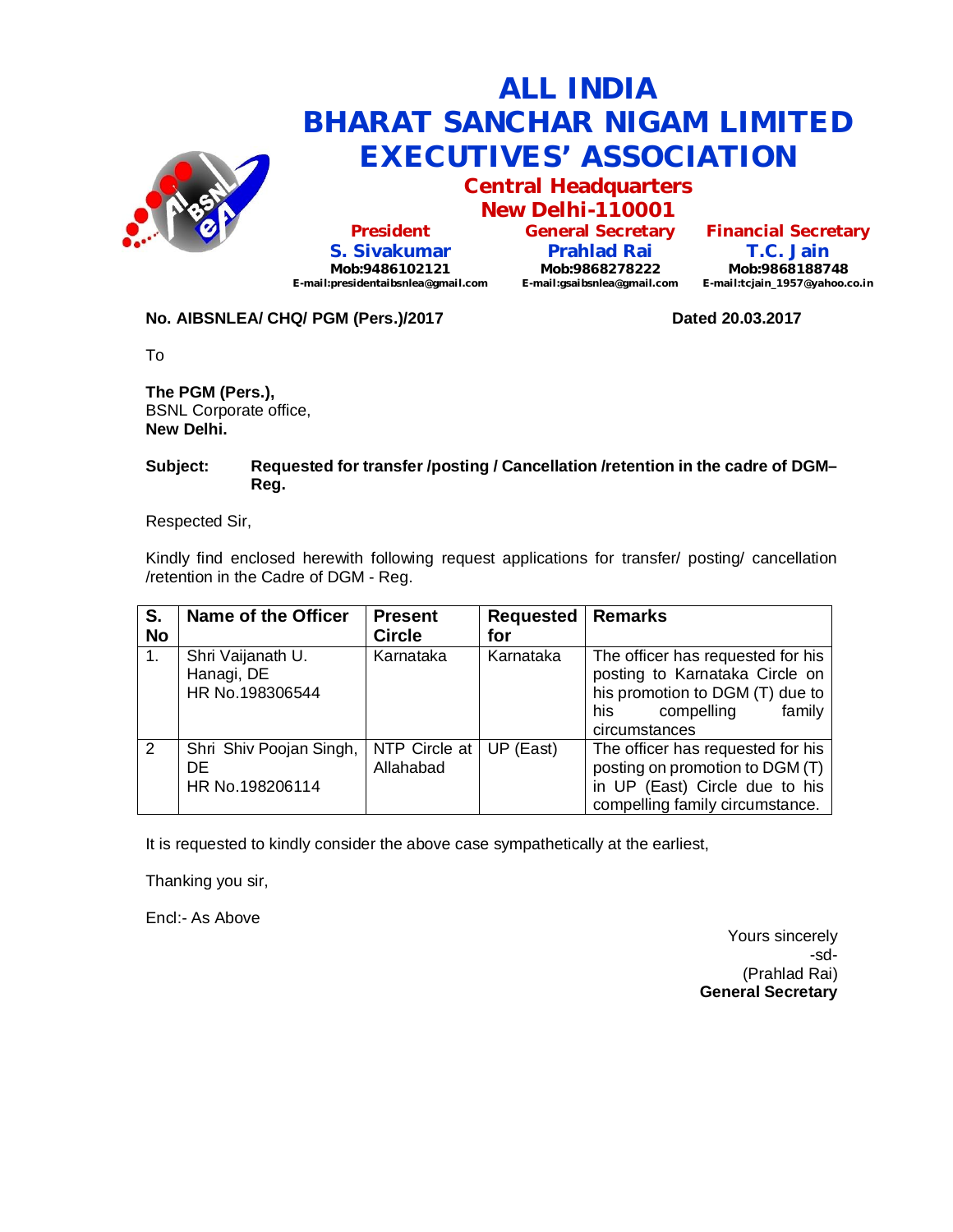

**Central Headquarters**

**New Delhi-110001 President S. Sivakumar Mob:9486102121 E-mail:presidentaibsnlea@gmail.com**

**General Secretary Prahlad Rai Mob:9868278222 E-mail:gsaibsnlea@gmail.com**

**Financial Secretary T.C. Jain Mob:9868188748 E-mail:tcjain\_1957@yahoo.co.in**

### **No. AIBSNLEA/ CHQ/ PGM (Pers.)/2017 Dated 20.03.2017**

To

**The PGM (Pers.),** BSNL Corporate office, **New Delhi.**

### **Subject: Requested for transfer /posting / Cancellation /retention in the cadre of SDE– Reg.**

Respected Sir,

Kindly find enclosed herewith following request applications for transfer/ posting/ cancellation /retention in the Cadre of SDE - Reg.

| S.             | Name of the Officer   | <b>Present</b> | <b>Requested</b> | <b>Remarks</b>                                   |
|----------------|-----------------------|----------------|------------------|--------------------------------------------------|
| <b>No</b>      |                       | <b>Circle</b>  | for              |                                                  |
| $\mathbf{1}$ . | Shri Jatinder Sehgal, | MM Cell of     | <b>GSM</b>       | The officer has requested for                    |
|                | <b>DM</b>             | <b>BSNLCO</b>  |                  | $(NWO)$ -Cell $/$ his transfer to GSM (NWO)-Cell |
|                | HR No. 9868511295     |                |                  | C-IT/ Pers. Cell   / C-IT/ Pers. Cell /          |
|                |                       |                |                  | CN Operations within BSNL                        |
|                |                       |                | Core-Network     | CO New Delhi due to his                          |
|                |                       |                | Operations       | personal circumstances                           |

It is requested to kindly consider the above case sympathetically at the earliest,

Thanking you sir,

Encl:- As Above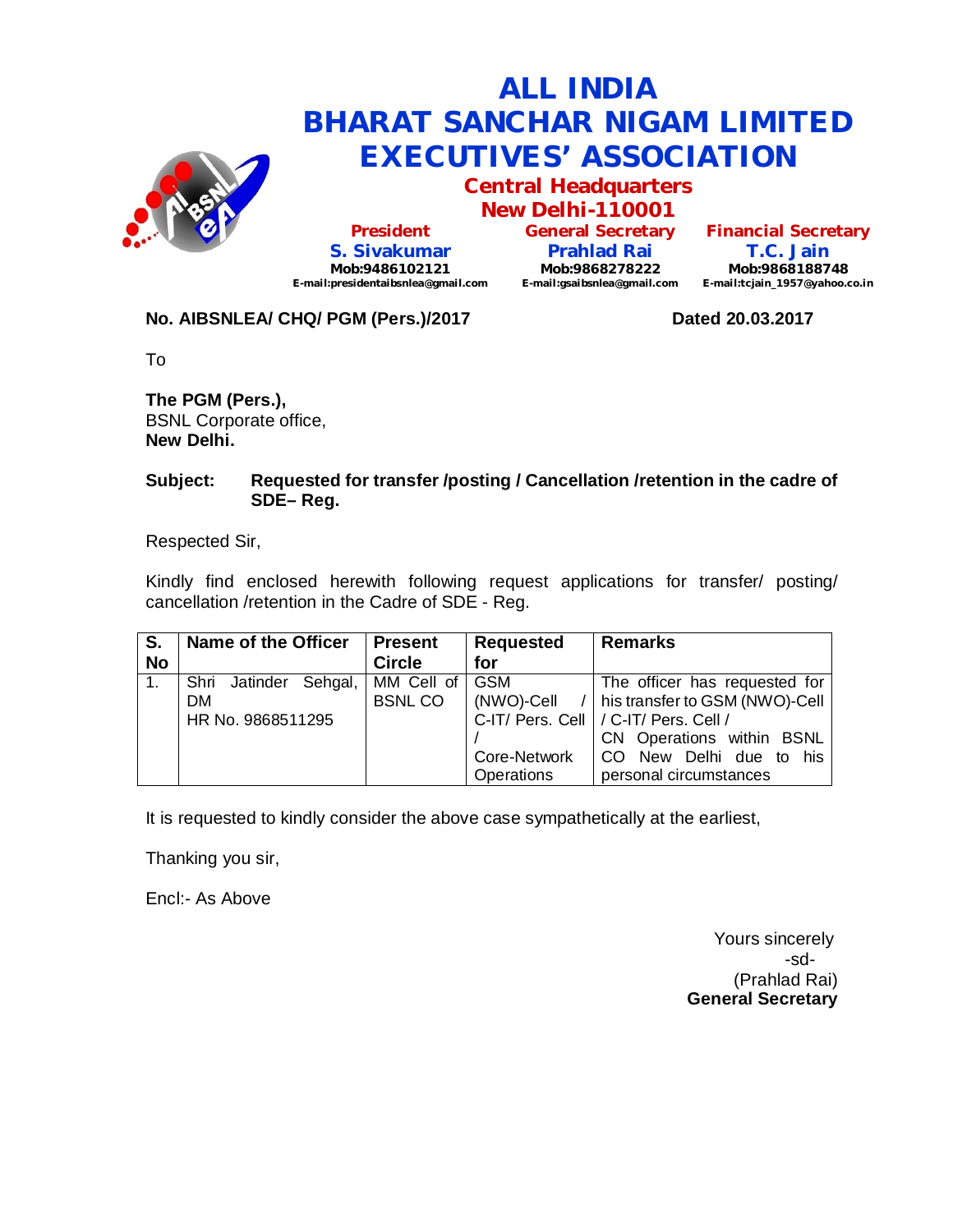

**Central Headquarters**

**New Delhi-110001 President S. Sivakumar Mob:9486102121 E-mail:presidentaibsnlea@gmail.com**

**General Secretary Prahlad Rai Mob:9868278222 E-mail:gsaibsnlea@gmail.com**

**Financial Secretary T.C. Jain Mob:9868188748 E-mail:tcjain\_1957@yahoo.co.in**

### No. AIBSNLEA/ CHQ/ PGM (Pers.)/2017 **Dated: 20.03.2017**

To

**The PGM (Pers.),** BSNL Corporate office, **New Delhi.**

### **Subject: Requested for transfer /posting / Cancellation /retention in the cadre of SDE– Reg.**

Respected Sir,

Kindly find enclosed herewith following request applications for transfer/ posting/ cancellation /retention in the Cadre of SDE - Reg.

| S.<br><b>No</b> | Name of the Officer                                                 | <b>Present</b><br><b>Circle</b> | <b>Requested</b><br>for | <b>Remarks</b>                                                                                                                        |
|-----------------|---------------------------------------------------------------------|---------------------------------|-------------------------|---------------------------------------------------------------------------------------------------------------------------------------|
|                 | Shri N. Narasimha Bhat   Karnataka<br><b>SDE</b><br>HR No.199104437 |                                 | Kerala                  | The officer has requested for<br>his transfer to Kerala Circle at<br>his OWN COST due to his<br>family<br>compelling<br>circumstance. |

It is requested to kindly consider the above case sympathetically at the earliest,

Thanking you sir,

Encl:- As Above